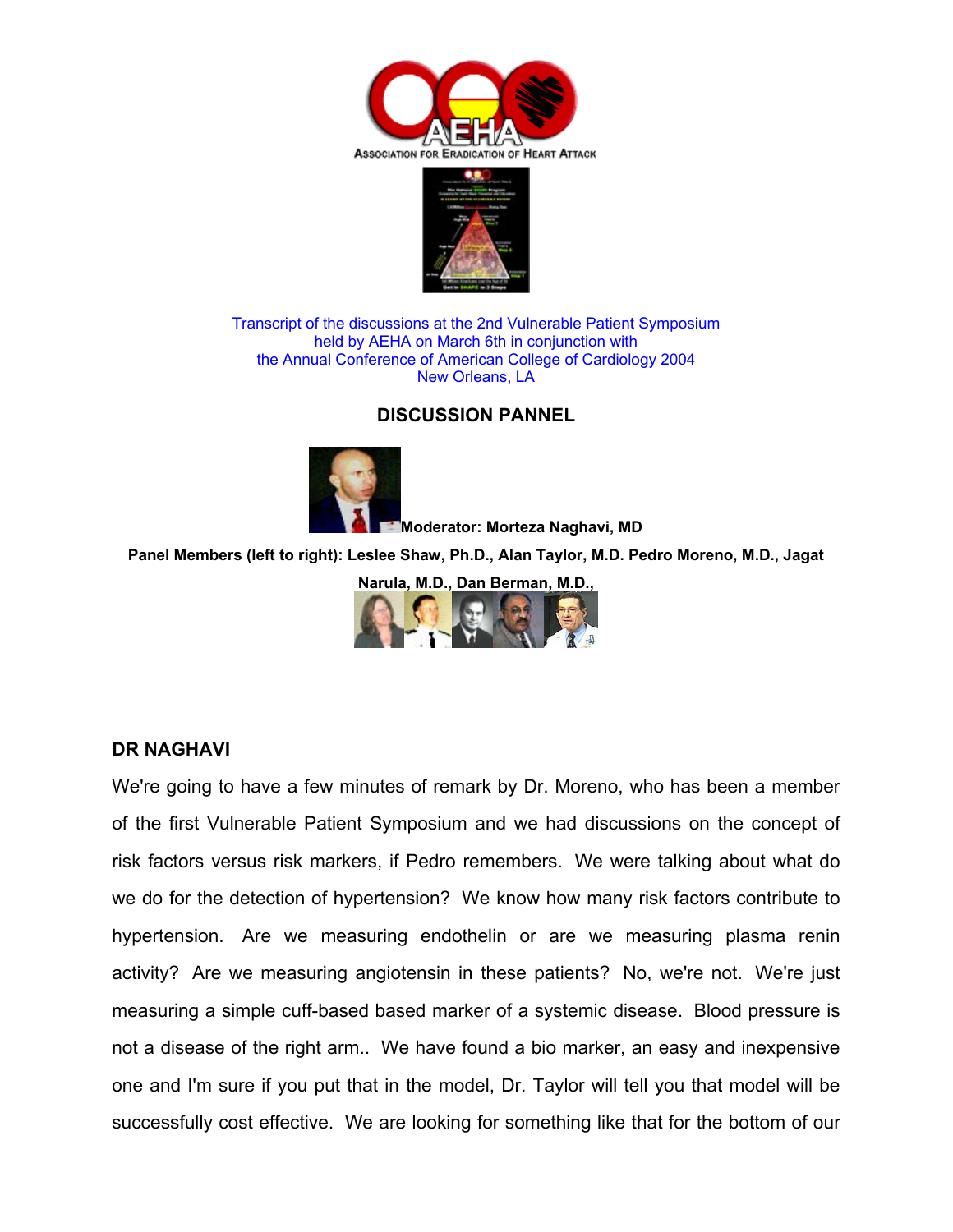pyramid in order to cost effectively start a screening. And that is the beginning. Pedro, I'd like for you to give us a few minutes of your comment.

#### **DR MORENO**

I'll be very brief.

#### **DR. NAGHAVI**

Go ahead.

## **DR MORENO**

I'm very impressed with the comments done tonight, and honestly, I'm not a cost effecting this person. I'm a clinician and I do interventions. I'm focused on secondary prevention, which I'm more concerned about actually because the primary prevention, even though we have patients that occasionally are refered to us to do primary prevention, it's in the field of health care and a very bottom line, and probably not even physicians -- general practitioners maybe. So, I see this problem more on the education in sending a message for a traditional approach to good medicine initially. On the secondary prevention, it's a different story and we already heard about it specifically with Cath lab techniques and all those. So, to be honest with you, I still see the field a little bit confusing regarding the magic "Holy Grail," you know, test that will identify the patients that will end up with having an event.

## **DR NARULA**

And I don't think that I can really talk of the cost effectiveness here because what I do is I fantasize and I just dream and I sell dreams. We've been working on various nuclear strategies, which try to identify the vulnerable plaque. And I believe that obviously the inflammatory markers that do go a long way with the bottom markers go a long way, but eventually the identification of vulnerable plaque is something which cannot be ruled out. And one really needs to look at the vulnerable plaque. And our belief is that one can really look at the macrophages in the plaque. If we have these properly designed targeting strategies. We can look at the macrophages which are undergoing cell death, and once they're undergoing cell death, they are likely to make the plaque vulnerable because if it's likely that they release the metaloproteinases. So, we can identify macro phages. We can identify the cell death or the apoptosis. One can also noninvasively try and identify the release of metalloproteinases, which eventually could lead to the vulnerability of a plaque. Thank you.

## **DR. NAGHAVI**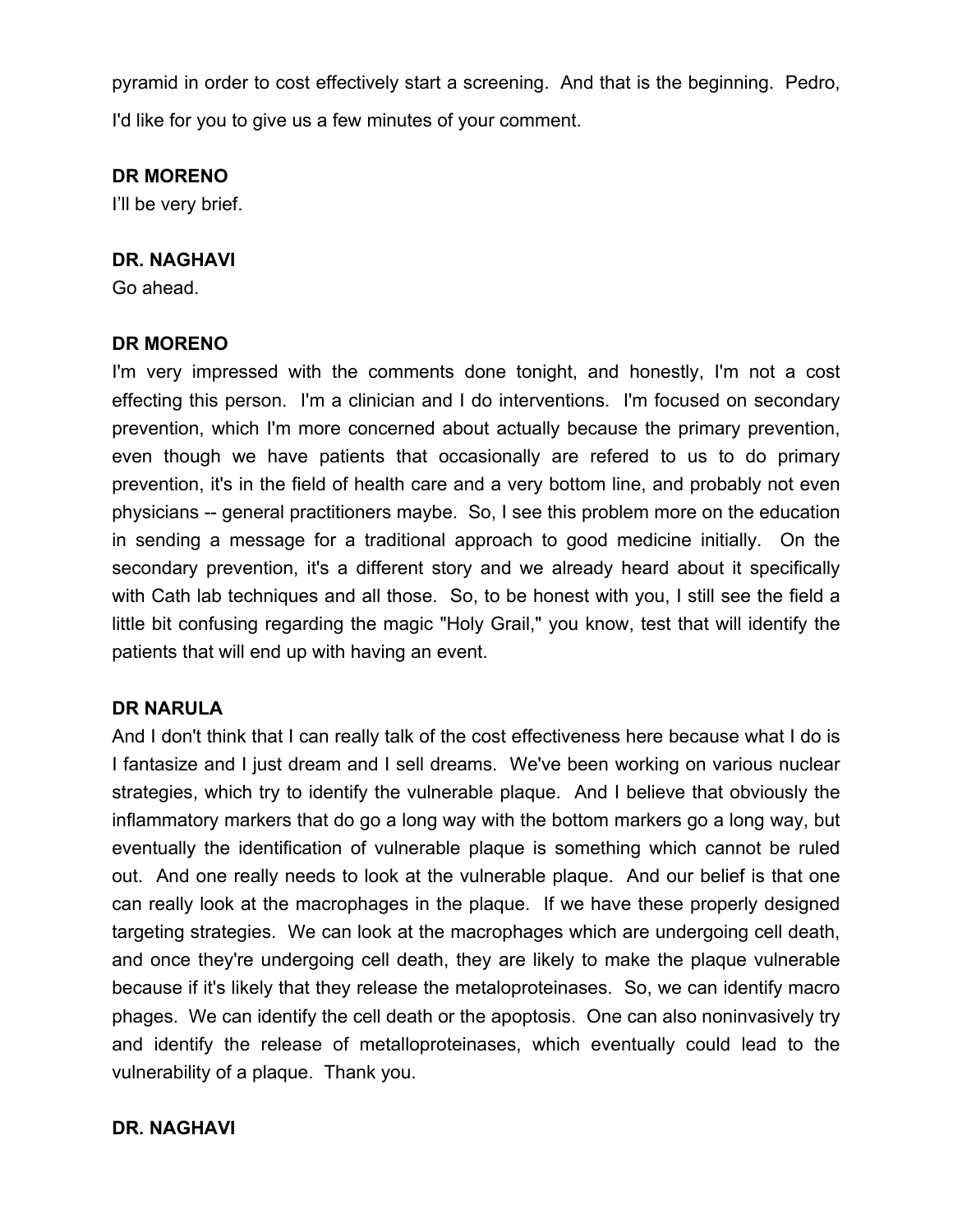Thank you. We're going to have Dr. Berman for his few minutes of comments and then I'm going to go back to Dr. Shaw for a conclusion.

## **DR. BERMAN**

Well, thanks for the opportunity to say a few words. It's been a very interesting symposium. I completely endorse the concept of eradicating heart attacks. I think the Association for the Eradication of Heart Attacks is an excellent association for us all to become involved in. I, looking at the evening, I agree with most of the speakers and am fortunate to be in a position of running a cardiac imaging section where we do EBCT and we do nuclear testing and we do PET and we do CT angio and we do MRI. And in looking at that spectrum, my view of the pyramid coincides with much of what was said. I would point out that I think at the present time, when we look at cost, that maybe we have to be careful about how far we stretch that lower limit of the intermediate risk group that might need testing.

We noticed earlier Dr. Braunwald and Dr. Fuster both used a 0.5 percent per year limit, which is even lower than the .6 percent that Dr. Taylor's group came up with, but it was reluctantly they came up with it because at 10 to 20 percent is something that would be more reasonable when we look at the proportion of the patients who would be tested and the risk of those patients. We're probably going to have to , in view of limited funds and be aware of that kind of limitation. But I think starting within the intermediate risk group, an acceptance of the value of testing is a good starting place that our society hasn't yet reached. If you're in the Army, you might be able to get this test, but if you're not in the Army, you have to have \$400 of spare change to be able to purchase the test because our third-party carriers even in this clearly defined 10 to 20 percent risk group won't pay for the test.

Then we go on to the need for further testing. And I agree with the earlier comments that MRI has a big future. I think CT in geography has a future. I think nuclear testing has a future. Exactly where they're going to fit in has to be defined. I found that the discussions about cost effectiveness very, very interesting. And just to kind of pull it all together, I think we're all in the same team. And Dr. Callister (phonetic) actually should be joining us up here on the panel because he's one of the leaders of this team whose data has shown us how dramatically the knowledge about coronary calcium can predict subsequent outcomes. But in pulling it all together, I do think it does come back to this: What is going to be the effectiveness of finding the early disease? And if this new organization is right, then maybe the assumption that we will be causing a 30 percent reduction in mortality will actually be wrong. And in the future, perhaps we will be reducing that mortality by not 30, not 35, maybe 40 percent, maybe 50 percent, maybe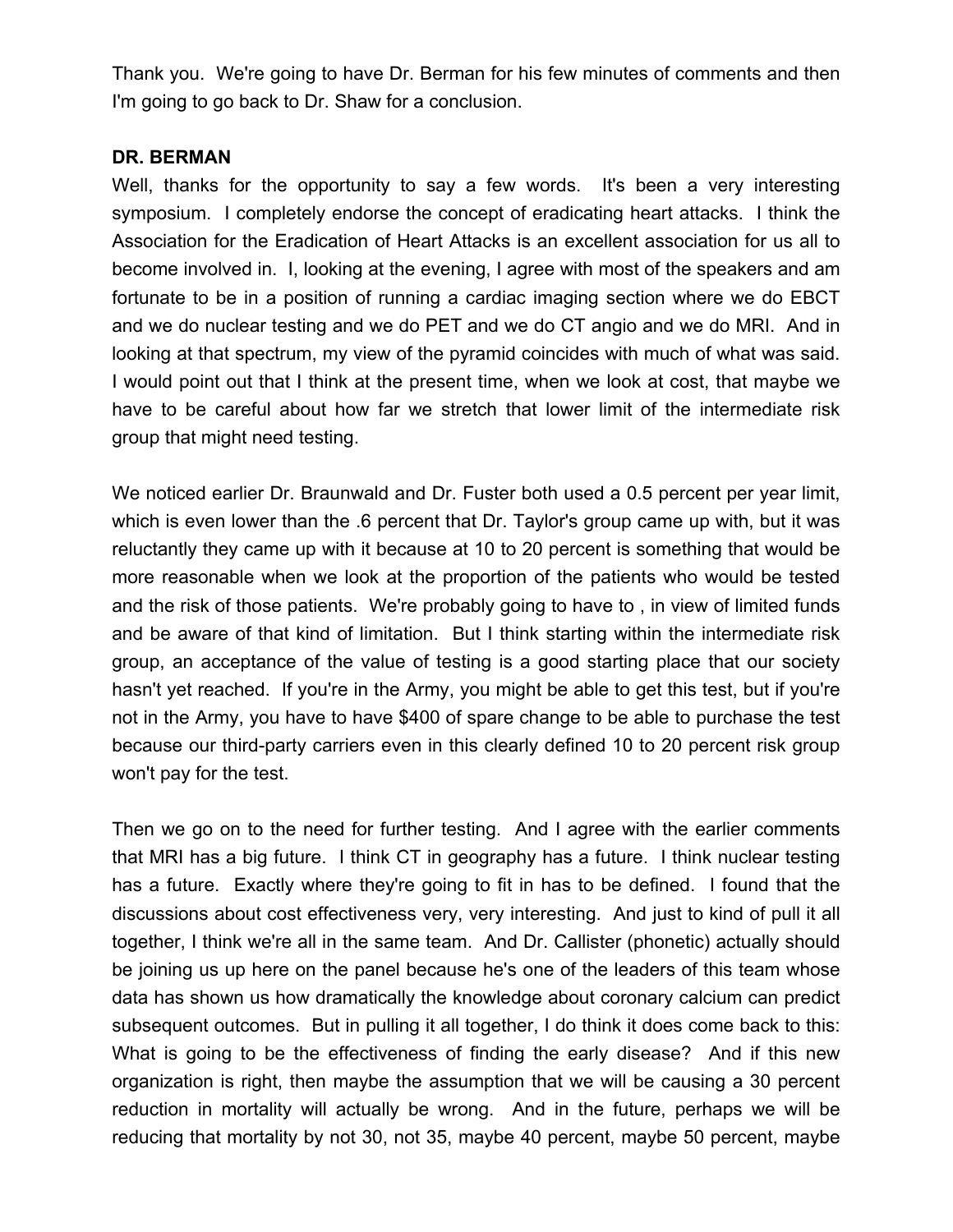even farther, at which time then, we'll have a marked difference in these cost effective analyses as was so nicely pointed out by Dr. Taylor.

# **DR. NAGHAVI**

Thank you very much. The last few seconds of the meeting, I'd like to go back to Dr. Shaw and ask her if you had a wish for a screening test to start from the bottom of the Pyramid, what would that test be and how much that would cost?

# **DR. SHAW**

Well, the goal would be that you would want a test which was -- it would be as effective as it could be, but it would be optimally as inexpensive as it could be. Paralleling other test costs, it would be at a minimum -- now, it depends on your perspective, but from a societal perspective, it would be a hundred dollars or less.

# **DR. NAGHAVI**

Less -- less than a hundred dollars.

# **DR. SHAW**

In some of the cases when you think about MR, applied to that 40 million people, that would be cost prohibitive in large part because of the amount of induced medications and procedures that could follow that. But certainly I think calcium screening is in that range. We need a lot more data. Some of the laboratory markers are in that range and that would be a very effective place to start.

# **CONCLUSION**

# **DR. NAGHAVI**

Great. Thank you. Well... I, initially at the beginning of this meeting, I mentioned this to you and I'll give you a quick report of how many patents are out there on "Polypill". There were -- the last time when I counted it was about a hundred and thirty patents on "Polypills". They're aggregated to each other. And the way I see it, there are actually every day -- every week, Tuesday, if you get on US patent database, you'll see about 30 to 40 new patents related to atherosclerosis. And I'm amazed to see more than 50 percent of them are related to "Polypills". This is what I anticipate will be happening. As you know we are scientists in the academia, but the ones who are actually leading and pushing everything is industry and the money is driving us towards "Polypill". There is a reason for that. 'Cause these drugs, if you accumulate them, the magnitude of the effect Dr. Berman, will be more than 30 percent. We're going to see that. Why? Currently you have only statin and at the very top of the Pyramid, you have drug eluting stents. Dr. Serruys showed you how he exercised drug eluting stents and his patients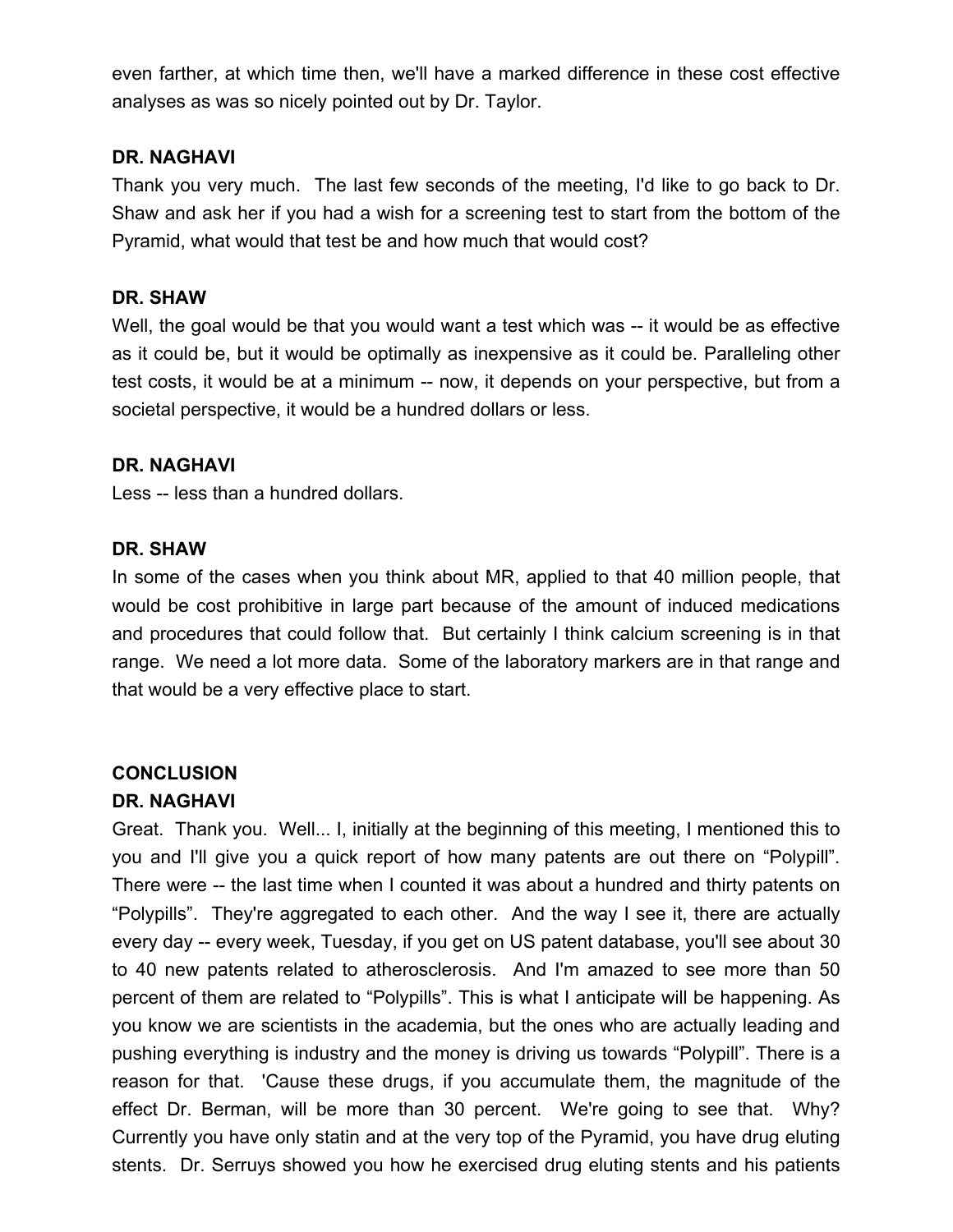were doing very well. Now, you've seen Steve Nissen's data with injection. You've seen new data from Allen Fogelman and Navab and recently from P. K. Shah's group that we are having oral HDL therapy basically, which will give a far greater effect than statin therapy.

So, that's where we can really see the vision of putting America in SHAPE is based on what we are building. Now, we have two parallel efforts with AHA's leadership and collaboration with others. One is at the CT level. I look forward to getting the chance to updating you while you're presenting the effectiveness or ability to detect and that is to image vulnerable patient, not just one vulnerable plaque. And there is a long list. You will see a few presentations during this conference that you can add to the predictive value or diagnostic value of the CT. You have much more information than an average calcium score you're reporting. And we're not using this information. And if you put them in proper model, we will be able to enhance the predictive value of the test, which you're actually doing right now, which you're paying for those studies. You take the radiation already.

The next level, which Dr. Moreno will be talking about tomorrow, it's what we call "Ultimate IVUS" It's a project again with the same nature. With IVUS, you collect so much data. A lot of those data are not being used. Dr. Serruys showed you some of the wavelet analyses, but we, for example, injected microbubbles in the IVUS and we've seen an enormous enhancement with injection of microbubbles for vasa vasorum imaging. Now, what is vasa vasorum imaging? Here's the man who's going to present it the next few days and Dr. Fuster really inspired everybody in this field that maybe vasa vasorum imaging is better than macrophae imaging. The bottom line is we have IVUS already in our hands. How can we empower it? More -- get more from IVUS? We're paying for it anyway. We have CT in our hands. What can we do to increase the power of CT? The bottom of the pyramid is the mystery that I've been starting working with P.K. Shah and hopefully soon with your group and others that how can we find the biomarker that would be a risk marker, not a risk factor? Because we know that there are so many risk factors that we're not aware of. Now, with Proteomic we might find 50 more. We will find chips that are going to be sold out everywhere and they do all sort of proteomic assays, but is that really the way to go? Again, back to the analogy of hypertension, I think it's not. We're going to look for the cough test. We're going to have to look for that test that would be less than a hundred dollars.

With that, I would like to thank everybody participating in this meeting and I look forward to having the next meeting at AHA, American Heart Association. In the meantime, the SHAPE committee will have a small group meeting. We will invite our faculty for a trip